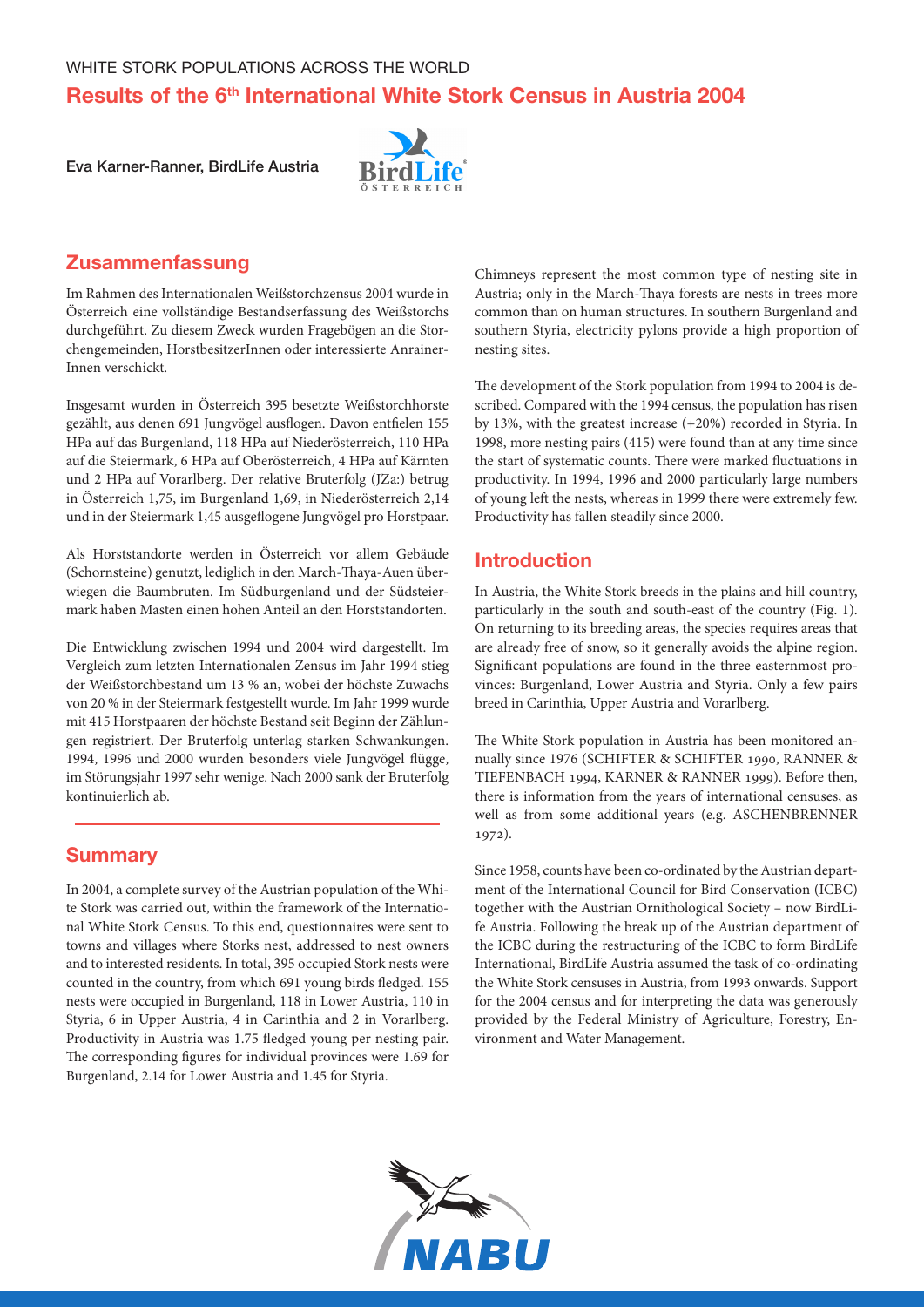# Materials and Methods

For the annual counts, questionnaires relating to each known nest site are distributed at the start of the breeding season to the local authorities, or to "nest owners", or interested residents. The questionnaires request information relating to occupancy, date of arrival, breeding phenology, breeding performance, and the cause of death of any Storks that may die. In Styria, the information is collected in collaboration with volunteers from the Mountain and Nature Protection Agencies in the various districts. The questionnaires are evaluated at the end of each year by BirdLife Austria; in Styria, this function is carried out by the co-ordinator of the Styrian counts, Helmut Haar. Missing data are obtained by telephoning local authorities or "nest owners". In 2004, it was hoped also to identify newly occupied nest sites, and sites that had been reused following a gap of several years. Several methods were used:

An announcement in the quarterly publication "*Vogelkundliche Nachrichten aus Ostösterreich*" requested ornithologists in Vienna, Lower Austria, Burgenland and Styria to send data to enable the filling in of any gaps. Circular letters were sent to all biology teachers at secondary and higher schools in areas where White Storks could potentially breed, asking them to report their observations. In Burgenland, similar letters were also sent to the nature protection officers of the individual districts. In addition, the media carried information about the International White Stork Census and requests for people to report new nests. Municipalities with previously occupied nests were asked whether Storks had returned.

Furthermore, in 2004, areas from which previous information is known to have often been incomplete were visited in mid-July, shortly before young storks leave the nest. At this stage, there is only a low risk that young birds will die before they leave the nest. In cases where information from visits was hard to interpret, e.g. where the nest was unoccupied but well built, local residents were asked for information.

Overall, it seems safe to assume that Austria's White Stork population in 2004 was essentially completely surveyed.

Furthermore, the census was accompanied by work with the media aimed at informing the public about the life of the White Stork, the international survey, population trends, and threats posed by habitat loss.

### **Results**

#### The Austrian White Stork population in 2004

A total of 395 occupied White Stork nests (HPa) were counted in Austria, from which 691 young birds fledged (JZG). 155 nests were in Burgenland, 118 in Lower Austria, 110 in Styria, 6 in Upper Austria, 4 in Carinthia and 2 in Vorarlberg. As in previous surveys, Burgenland had the largest number of nests with 38% of the total. Styria and Lower Austria each held somewhat less than a third of the total number, with only a few pairs in the remaining provinces (Fig. 2).

Table 1 presents the results of the 2004 White Stork census. In Burgenland, the figures for each political district are given. Because of the smaller numbers of breeding pairs in Lower Austria and Styria, combined figures are shown for several districts in these provinces. For the remaining provinces with small numbers of White Storks (Upper Austria, Carinthia and Vorarlberg) only the total numbers are given.

There are very few large Stork colonies in Austria: most nests are on their own. In 2004, 65% of the nesting pairs were the only ones in a town or village, and only 16 towns or villages had 2 nests. A further 16 towns or villages had 3-6 nesting pairs. The only large colony is in Marchegg on the lower River March in Lower Austria, where, in 2004, 41 pairs bred colonially in trees at the edge of the riverine forest.

86% of the nests occupied in 2004 were below 400 m above sea level and 61% were below 300 m. The highest occupied nest was at 655 m above sea level.

#### Breeding success

296 of the total number of 395 nesting pairs successfully raised young (HPm), while 99 nests failed (HPo).

Breeding success varied widely between different provinces. In Styria, only 67% of the breeding pairs managed to fledge young; in Burgenland this figure was 71%; and in Lower Austria 88% of breeding pairs fledged young. The levels of productivity in the various provinces varied correspondingly (Fig. 3): in Lower Austria the figure of 2.2 fledged young per occupied nest (JZa) was relatively high, but the figure of 1.7 in Burgenland was rather low and productivity in Styria (1.46) was at a very low level. But even within the provinces the results were at times extremely variable.

In the two most northerly districts of Burgenland (Neusiedl and Eisenstadt-Umgebung), an average of 2.16 and 2.24 young birds fledged per occupied nest (JZa). These figures are relatively high for Austria. In Oberpullendorf and Oberwart, on the other hand, the levels of productivity were catastrophically low with only 1.09 and 1.42 fledged young per nest (JZa). The figure for Güssing was 1.79, which is somewhat less than the average, while in Jennersdorf a result of 2.33 fledged young per occupied nest represented a good result (although this number is based on only 9 nests). The results are shown in Fig. 4.

Approximately two-thirds of Stork nests in Lower Austria are located in the March-Thaya forests. Consequently, high productivity in this region largely determines the overall figure for the province. This was the case in 2004, where productivity in the March-Thaya forests was 2.16 fledged young per occupied nest (JZa). The other regions of Lower Austria also produced good numbers of young, with the exception of the Mostviertel (see Fig. 5).

Productivity in Styria in 2004 was very low. Particularly significant in this context is East Styria, which hosts the largest number of breeding pairs in Styria and where productivity of only 1.22 fledged young per pair was extremely low (see Fig. 6).

#### Nest sites

Most White Storks in Austria breed on buildings, mainly on chimneys. Trees comprise a large proportion of nest sites only in the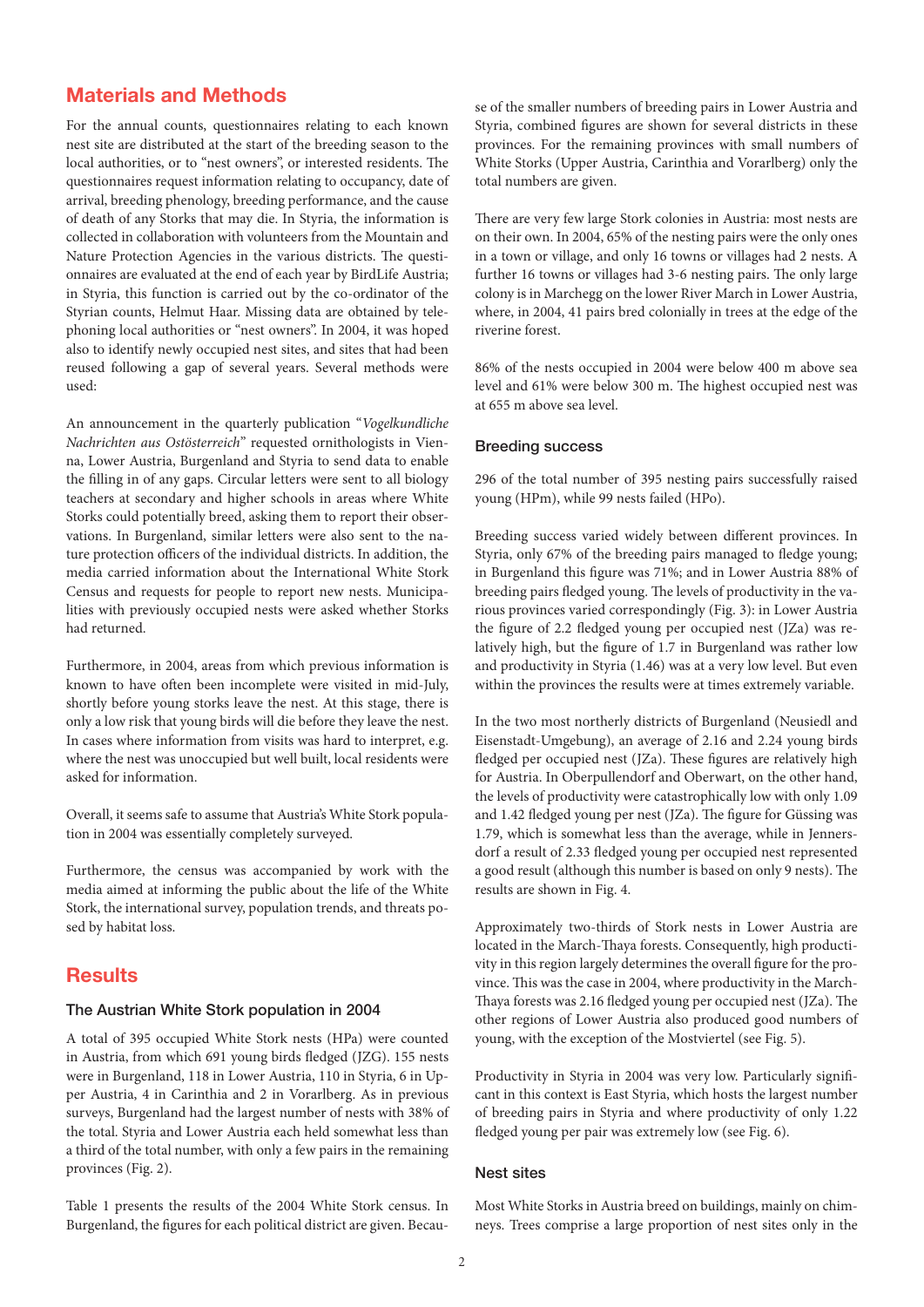March-Thaya region. In southern Burgenland and southern Styria, on the other hand, electricity pylons also play an important role.

Detailed information on nesting sites for 2004 is available for Burgenland and Lower Austria (Tab. 2). It can be seen that in Burgenland the proportion of nests on pylons increased from north to south. The same is true for Styria, where electricity pylons are particularly heavily used in the southernmost district of Radkersburg (RANNER & TIEFENBACH 1994).

## Developments in the past 11 years

#### Overall population

A large quantity of data is already available on the development of the White Stork population in Austria (e.g. SCHIFTER & SCHIF-TER 1990, RANNER & TIEFENBACH 1994). Therefore the following section concentrates on data gathered since the previous international census in 1994 (see Tab. 3 and Fig. 7).

Following a large decline in the Austrian White Stork population during the 1980s (in 1991 only 245 breeding pairs were recorded), the population started to increase in the early 1990s. In 1994 and 1995, more breeding pairs (350 and 338, respectively) were counted than ten years previously (KARNER & RANNER 1999): in 1984 there had been 319 pairs. This positive trend has clearly continued: in the 2004 census 395 nests were occupied by White Stork pairs, 45 more than in 1994 (a gain of 13%) and 57 more than in 1995.

The trend over the last ten years shows a slight upward trend (Fig. 7). As early as 1996 there were 396 nesting pairs, and following a slight drop to 345 pairs in 1997 and a slight rise to 366 pairs in 1998, the year 1999 produced 415 pairs, the largest number of breeding White Storks in Austria since counts began. This high level was almost sustained in the following two years, both of which produced counts of over 400 pairs. 2002 and 2003 were poorer, but with 366 and 360 pairs they were both still above the values of the previous census year. Finally, in 2004 the population was 395 nesting pairs and had thus again nearly attained the "400" level.

The greatest increase in population between 1994 and 2004, with 19 additional nesting pairs (+20%), was recorded in Styria (Fig. 8). In 1999, a total of 112 nesting pairs almost reached the all-time maximum of 113 pairs recorded in 1981. Numbers in 2004 (110 pairs) were only slightly lower.

There was also a marked increase in Burgenland (+11%) during this period, although not as great as that in Styria (Fig. 9). The maximum number here was 167 breeding pairs in 2000.

The smallest increase was to be found in Lower Austria, where only 3 additional nests (ca. 2.5%) were occupied compared with 1994. Peak numbers here were reached as long ago as 1996, when 142 breeding pairs were recorded (Fig. 10). The Lower Austrian population was also very high in 1999, when 134 White Stork pairs bred in the province. However, since that time the population has decreased.

In the rest of the country, the trend has been positive. Upper Austria hosted 6 nesting pairs in 2004 – three in the Mühlviertel, two in the Innviertel and one in the Machland – compared with only 2 pairs in 1994. Two pairs are continuing to breed in Vorarlberg, while the occupation of Carinthia, which started with two nesting pairs in 1996, has proven to be lasting: in 2004 a total of 4 nesting pairs were recorded in this province.

#### Breeding success

Table 4 shows the development of the overall breeding output (number of fledged young, JZG) and Figs. 11 and 12 show productivity (total number of fledged young per nesting pair, JZa) for the period 1994 - 2004. Following three years with large numbers of young (1994-1996) only 407 young fledged in 1997. In 1999, when the record number of 415 nesting pairs was recorded, productivity was very low, with only 1.64 fledged young per nesting pair. By comparison, the following two years were much better, with around 2 young fledged per nesting pair. The past three years have seen rather low levels of productivity in Austria, although it is notable that the trend in Lower Austria in the past two years is different from that in Styria and Burgenland.

### **Discussion**

Overall, there has been an upward trend in numbers of White Storks breeding in Austria between 1999 and 2004, although the figures have been subject to the slight fluctuations typical of White Stork populations in central Europe. The Styrian population in particular has benefited from the longstanding protection measures offered by BirdLife Styria's White Stork project, and numbers have risen steadily over the past 11 years. The three peak years of the survey period, with a total of more than 400 breeding pairs in Austria, followed exactly five years after two seasons with particularly high levels of productivity (1994 and 1996, see Fig. 11). Because White Storks reach maturity at 4-5 years of age, there is a clear connection between the high levels of chick production in these years, and the record-breaking populations at the turn of the century. This finding makes it clear that such years with high numbers of fledged young are of immense importance for the population of the White Stork in Austria. In 2000, an exceptionally high number of White Storks fledged in Austria, which may partially account for the recent rise in population in 2004.

Nevertheless, the two following years 2005 and 2006, which are not included in the results of the present work, were catastrophic for the White Stork population: many nests remained unoccupied, or were occupied only very late in the season (preliminary analysis suggests that the population was only 312 and 314 nesting pairs and produced only 478 and 531 fledged young respectively). Explanations must be sought in unfavourable conditions either in the wintering areas or on migration routes, because in 2005 it seems that the whole of the eastern population was affected (K.-M. Thomsen, personal communication). The next two years will show whether there have been high levels of mortality of non-breeding Storks the effect of which can only be overcome slowly, or whether the good results of 2004 are again attained or even exceeded. In addition, productivity has been falling steadily since 2001, and in the 2004 census year it was only 1.75 fledged young per nesting pair. Taken in conjunction with the two poor years of 2005 and 2006, this represents grounds for concern for the next ten years.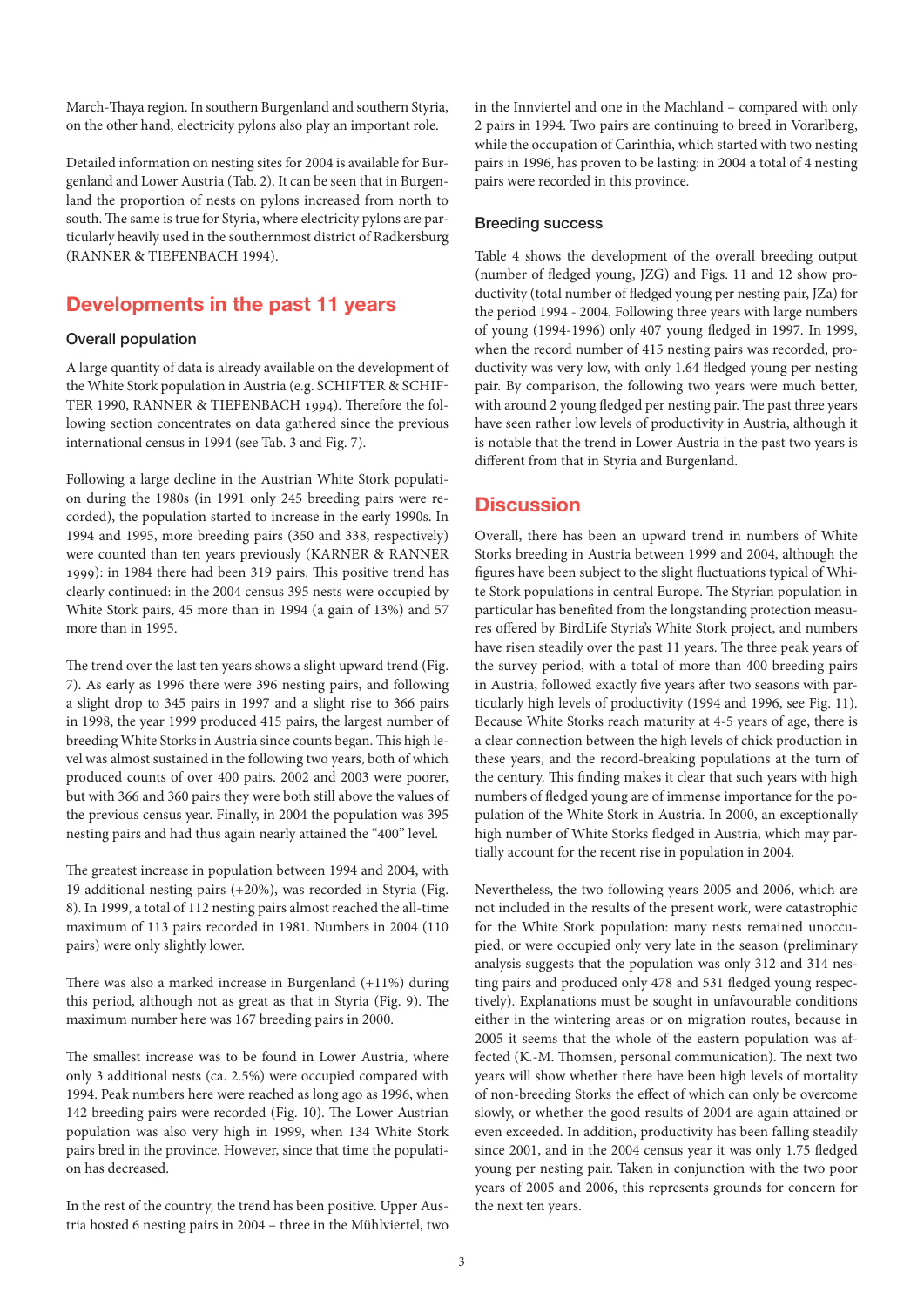The reasons for the large fluctuations in productivity of White Storks in Austria have not yet been analysed in detail. For the March-Thaya forests, there is a clear relationship with the spring floods (ZUNA-KRATKY et al. 2000): if these do not take place, it seems that there is then often a shortage of food, whereas "good floods" provide optimum conditions for raising a large number of young. This may explain higher productivity in Lower Austria in 2004. In the remainder of the country there appears to have been a general negative influence of cold and wet spring weather, although this has not be analysed closely.

The results of the latest census thus give rise to mixed feelings for the future. On the one hand, the census demonstrates the recent increase in the population of the White Stork in Austria. On the other hand, it is feared that low productivity in the past few years coupled with the two disruptive years following the last census will have negative effects on the population in the near future.

### Acknowledgements

I should like to express my sincere thanks to the Federal Ministry of Agriculture, Forestry, Environment and Water Management for its financial support for the 2004 White Stork census.

The Austrian Stork counts would not have been possible without the help of numerous volunteers and local authorities, who monitored their stork nests. I should like to thank all of them here, although reasons of space prevent me from mentioning all of them by name.

The following people assumed responsibility for annual surveys or for co-ordinating such surveys in particular regions:

Helmut Haar: co-ordination in Styria (counts performed by H. Ehrlich, F. Harb, R. Jemetz, J. Mühlbacher, A. Plaschzug, H. Rosenthaler, H. Sindler, G. Tritthart, J. Weinhofer)

Thomas Zuna-Kratky: co-ordination in the March/Thaya forests (counts performed by G. Maywald, J. Wedenig, U. Eichelman, T. Benedikt, R. Machacek, J. Pribitzer, R. Riegler, M. Schindler)

Georg Frank and the Nationalpark Donau-Auen: Donau forests

Otto Samwald: Güssing and Jennersdorf districts

Dietmar Lukitsch and Ernst Hegedüs: Oberwart district

Franz Gombocs: Oberpullendorf district

Andreas Ranner: districts of Eisenstadt Umgebung, Oberpullendorf, Oberwart, Donau, Bucklige Welt

Michael Dvorak, Beate Wendelin: Neusiedl district

- Corinna Botzi: Apetlon
- Günter Weber and Dieter Manhart: Waldviertel

Peter Rass: co-ordination in Carinthia

Karl Billinger: Innviertel

Karl Zimmerhackl and the ÖNJ Haslach: Mühlviertel

Erika Ritter: Vorarlberg

I should like to thank Andreas Ranner for his untiring help during the White Stork census, for critically reading this article and for discussions. I am also extremely grateful to Graham Tebb for translating it into English.

#### References:

- ASCHENBRENNER, L. (1972): Der Bestand des Weißstorches (Ciconia ciconia L.) in Österreich im Jahr 1972. Egretta 15: 1-20.
- KARNER, E. & A. RANNER (1999): Ergebnisse des 5. Internationalen Weißstorchzensus in Österreich und Bestandsentwicklung seit 1984. – in: SCHULZ, H. (ed.) (1999). Weißstorch im Aufwind? – White Storks on the up? Proc. Internat. Symp. on the White Stork, Hamburg 1996. NABU (Naturschutzbund Deutschland e.V.), Bonn: 161-169.
- RANNER, A. & M. TIEFENBACH (1994): Der Weißstorch. Bestandsentwicklung, Gefährdungsursachen und Maßnahmenvorschläge. Reports des Umweltbundesamtes 94-095.
- SCHIFTER, H. & T. SCHIFTER (1990): Die Bestandsentwicklung des Weißstorches, Ciconia ciconia (L.), in Österreich von 1975 bis 1984. Egretta 33: 1-10.

#### **Author's address:**

Mag. Eva Karner-Ranner, BirdLife Austria, Museumsplatz 1/10/8, A-1070 Vienna, Austria E-Mail: eva.karner-ranner@birdlife.at



**Fig. 1. Distribution of the White Stork in Austria, 2004 Verbreitung des Weißstorchs in Österreich.**



**Fig. 2. Breeding population of the White Stork (HPa) in the provinces of Austria.**

**Anteil der Weißstorchpaare (HPa) in den Bundesländern Österreichs.**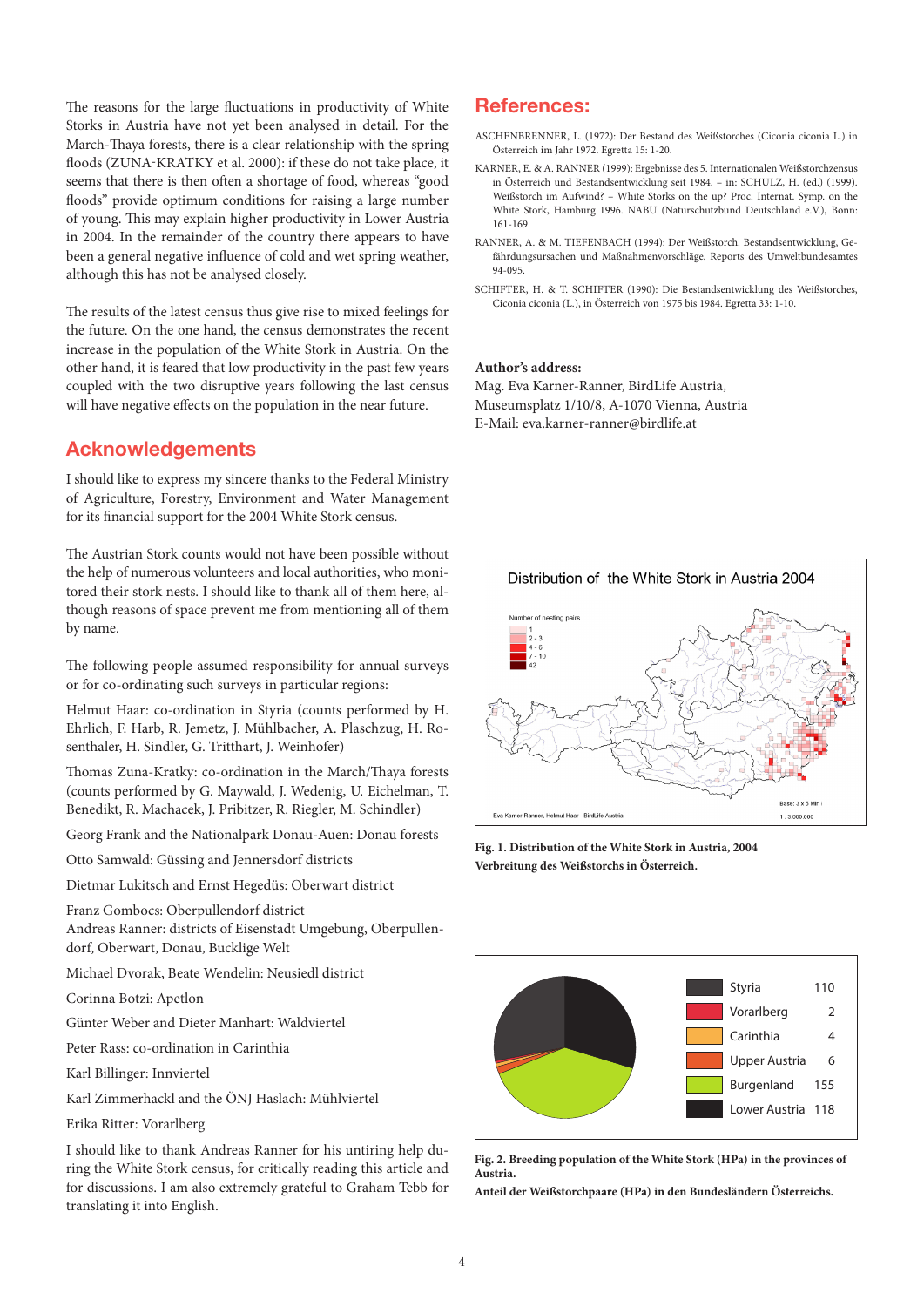

**Fig. 3. Productivity (JZa) in the individual provinces and in the whole country in 2004.**

**Gesamtbruterfolg (JZa) des Weißstorchs in den einzelnen Bundesländern und im gesamten Land 2004.**



**Fig. 4. Productivity (JZa) in the districts of Burgenland (listed in north-south direction) and in the entire province in 2004. Gesamtbruterfolg (JZa) des Weißstorchs in den Bezirken des** 

**Bundeslandes Burgenland ( sortiert in Nord-Süd-Richtung) und im gesamten Bundesland 2004.**



**Fig. 5. Productivity (JZa) in regions of Lower Austria and in the entire province in 2004.**

**Gesamtbruterfolg (JZa) des Weißstorchs in den Bezirken des Bundeslandes Niederösterreich und im gesamten Bundesland 2004.**



**Fig. 6. Productivity (JZa) in regions of Styria and in the whole province in 2004.**

**Gesamtbruterfolg (JZa) des Weißstorchs in den Bezirken des Bundeslandes Steiermark und im gesamten Bundesland 2004.**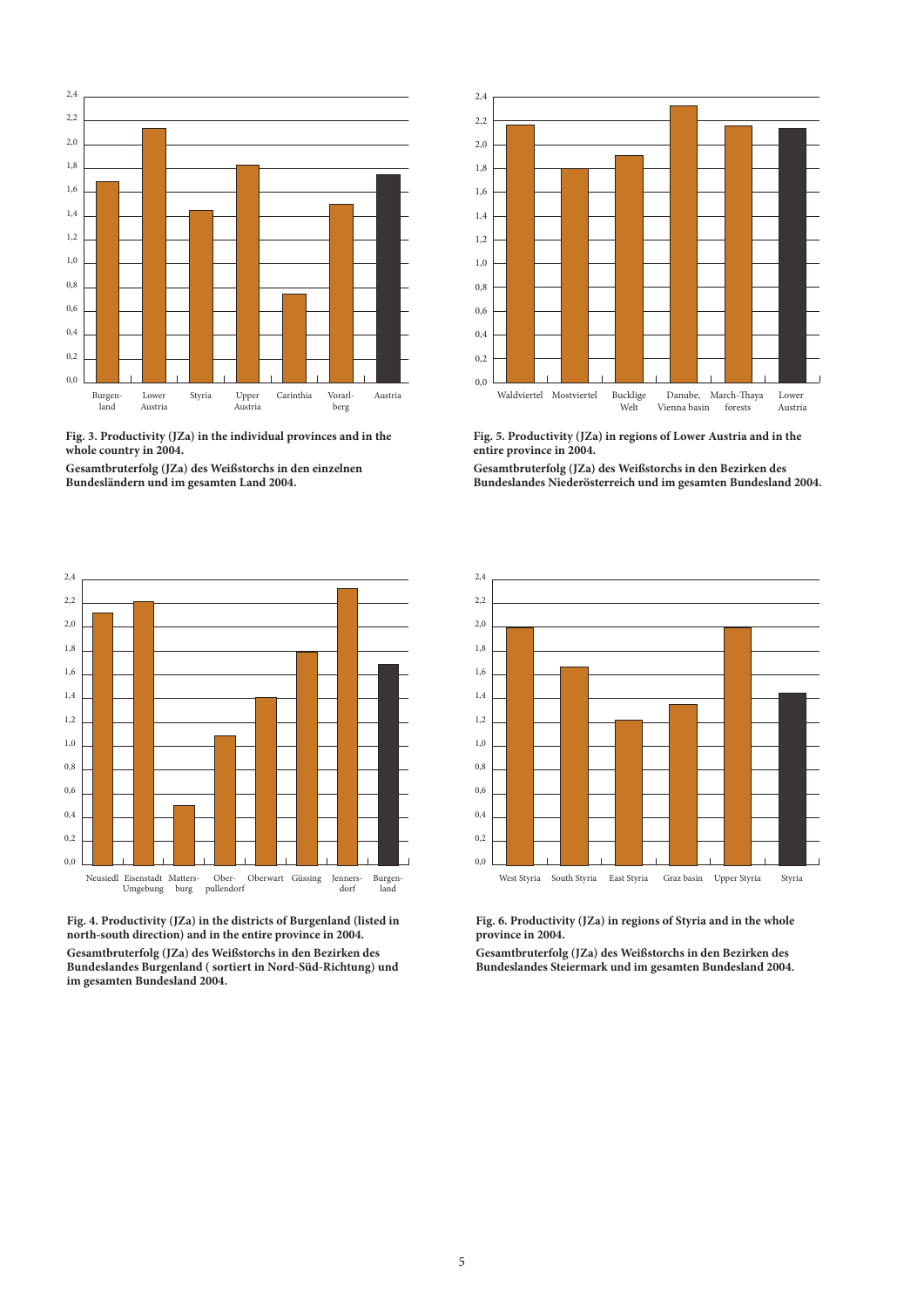

**Fig. 7. Development of the White Stork population ((HPa: total nesting pairs; HPm: pairs with fledged young) and overall productivity (JZG) in Austria 1994 – 2004.**

**Bestandsentwicklung des Weißstorchs (HPa: alle Nestpaare; HPm: Paare mit flüggen Jungen) und die Gesamtzahl der ausgeflogenen Jungvögel (JZG) in Österreich 1994 – 2004.** 



**Fig. 9. Development of the White Stork population ((HPa: total nesting pairs; HPm: pairs with fledged young) and overall productivity (JZG) in Burgenland 1994 – 2004.**

**Bestandsentwicklung des Weißstorchs (HPa: alle Nestpaare; HPm: Paare mit flüggen Jungen) und die Gesamtzahl der ausgeflogenen Jungvögel (JZG) im Burgenland 1994 – 2004.** 



**Fig. 8. Development of the White Stork population ((HPa: total nesting pairs; HPm: pairs with fledged young) and overall productivity (JZG) in Styria 1994 – 2004.**

**Bestandsentwicklung des Weißstorchs (HPa: alle Nestpaare; HPm: Paare mit flüggen Jungen) und die Gesamtzahl der ausgeflogenen Jungvögel (JZG) in der Steiermark 1994 – 2004.** 



**Fig. 10. Development of the White Stork population (HPa: total nesting pairs; HPm: pairs with fledged young) and overall productivity (JZG) in Lower Austria 1994 - 2004.**

**Bestandsentwicklung des Weißstorchs (HPa: alle Nestpaare; HPm: Paare mit flüggen Jungen) und die Gesamtzahl der ausgeflogenen Jungvögel (JZG) in Österreich 1994 – 2004.**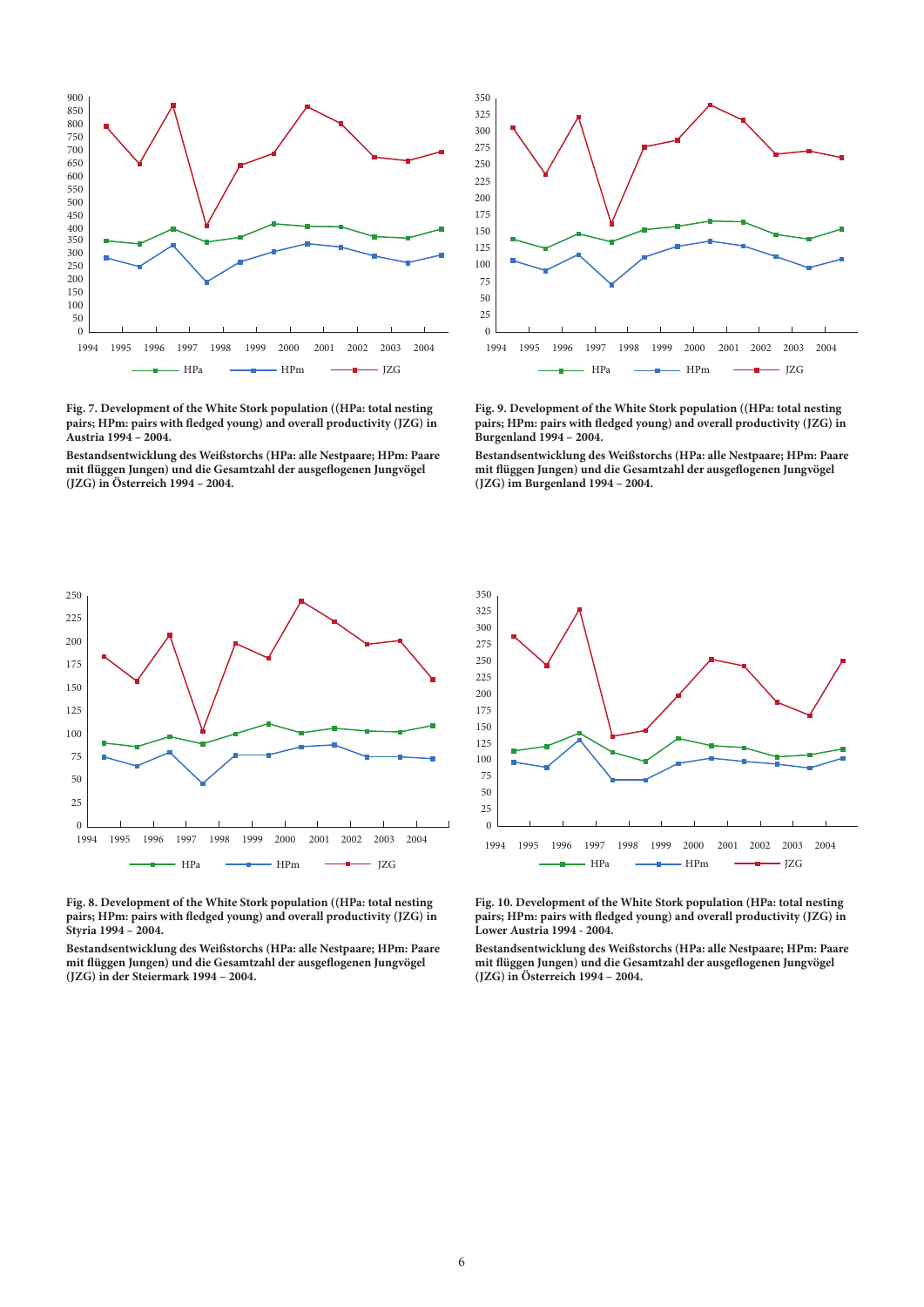

**Fig. 11. Productivity (JZa) of the White Stork in Austria 1994 – 2004. Gesamtbruterfolg (JZa) des Weißstorchs in Österreich 1994 – 2004.**



**Fig. 12. Productivity (JZa) of the White Stork in Burgenland, Lower Austria and Styria 1994 – 2004.**

**Gesamtbruterfolg (JZa) des Weißstorchs in den Bundesländern Burgenland, Niederösterreich und Steiermark 1994 – 2004.**

**Tab. 1. Results of the 2004 White Stork census in Austria (HPa: total nesting pairs; HPm: nesting pairs with fledged young; JZG: fledged young; JZa: young fledged per occupied nest).**

**Ergebnisse des Internationalen Weißstorchzensus 2004 in Österreich (HPa: alle Nestpaare; HPm: Paare mit flüggen Jungen; JZG: Gesamtzahl der ausgeflogenen Jungvögel; JZa: Gesamtbruterfolg).** 

|                         | <b>HPa</b>     | <b>HPm</b>     | <b>JZG</b> | <b>JZa</b> |
|-------------------------|----------------|----------------|------------|------------|
| Neusiedl                | 26             | 20             | 55         | 2.12       |
| Eisenstadt Umgebung     | 18             | 15             | 40         | 2.22       |
| Mattersburg             | $\mathfrak{p}$ | 1              | 1          | 0.50       |
| Oberpullendorf          | 22             | 11             | 24         | 1.09       |
| Oberwart                | 49             | 34             | 69         | 1.41       |
| Güssing                 | 29             | 21             | 52         | 1.79       |
| Jennersdorf             | 9              | 8              | 21         | 2.33       |
| <b>Burgenland total</b> | 155            | 110            | 262        | 1.69       |
| Waldviertel             | 18             | 15             | 39         | 2.17       |
| Mostviertel             | 5              | 4              | 9          | 1.80       |
| <b>Bucklige Welt</b>    | 11             | 8              | 21         | 1.91       |
| Danube, Vienna basin    | 9              | 7              | 21         | 2.33       |
| March-Thaya forests     | 75             | 70             | 162        | 2.16       |
| Lower Austria total     | 118            | 104            | 252        | 2.14       |
| West Styria             | 13             | 11             | 26         | 2.00       |
| South Styria            | 27             | 21             | 45         | 1.67       |
| East Styria             | 51             | 30             | 62         | 1.22       |
| Graz basin              | 17             | 10             | 23         | 1.35       |
| <b>Upper Styria</b>     | $\overline{2}$ | 2              | 4          | 2.00       |
| Styria total            | 110            | 74             | 160        | 1.45       |
| <b>Upper Austria</b>    | 6              | 4              | 11         | 1.83       |
| Carinthia               | 4              | $\overline{2}$ | 3          | 0.75       |
| Vorarlberg              | $\overline{2}$ | 2              | 3          | 1.50       |
| <b>AUSTRIA TOTAL</b>    | 395            | 296            | 691        | 1.75       |

**Tab. 2. Nesting sites of the White Stork in Burgenland and Lower Austria in 2004.**

**Nistplatzwahl des Weißstorchs im Burgenland und in Niederösterreich 2004.** 

|                           | <b>Building</b>      | <b>Pylon</b> | <b>Tree</b> | Observ.<br>tower |  |
|---------------------------|----------------------|--------------|-------------|------------------|--|
| Neusiedl                  | 25                   | 1            | 0           | 0                |  |
| Eisenstadt Umgebung       | 17                   | 3            | 0           | 0                |  |
| Mattersburg               | 0                    | 1            | 1           | 0                |  |
| Oberpullendorf            | 16                   | 8            | 0           | 0                |  |
| Oberwart                  | 24                   | 26           | 0           | 0                |  |
| Güssing                   | 13                   | 12           | 0           | 0                |  |
| Jennersdorf               | 7                    | 2            | 0           | 0                |  |
| <b>Burgenland overall</b> | 102 (65 %) 53 (34 %) |              | 1           | 0                |  |
|                           |                      |              |             |                  |  |
| Waldviertel               | 15                   | 0            | 0           | 0                |  |
| Mostviertel               | 5                    | 0            | 0           | 0                |  |
| <b>Bucklige Welt</b>      | 10                   | 1            | 0           | 0                |  |
| Danube / Vienna<br>basin  | 6                    | 1            | 1           | 0                |  |
| March-Thaya<br>forests    | 6                    | 4            | 53          | 9                |  |
| Lower Austria<br>overall  | 42 (38 %)            | 6(5%)        | 54 (49 %)   | 9(8%)            |  |